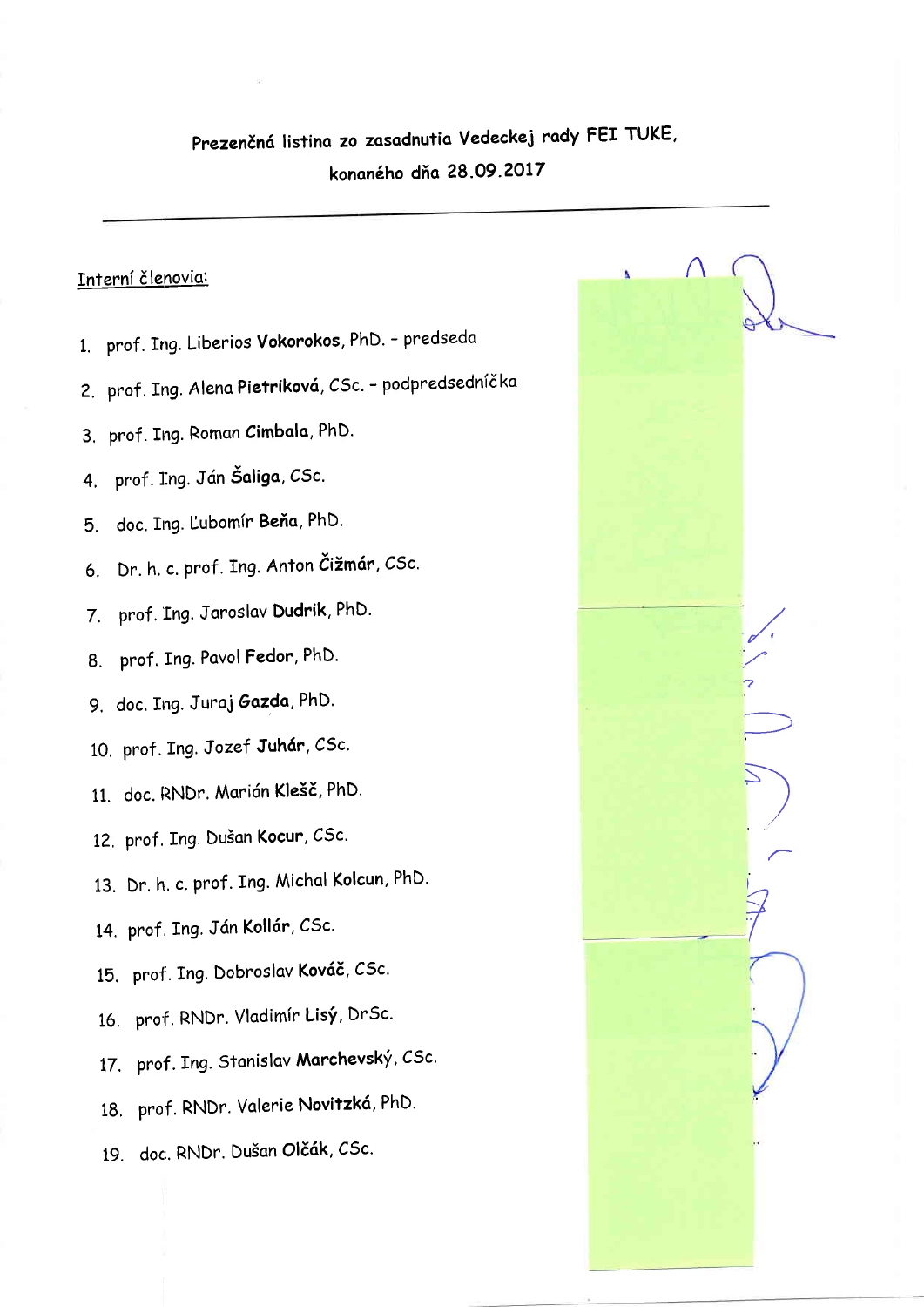Prezenčná listina zo zasadnutia Vedeckej rady FEI TUKE, konaného dňa 28.09.2017

- 20. µprof. Ing. Ján **Paralič,** PhD.
- 21. þrof. Ing. Daniela **Perduková**, PhD.
- 22. þrof. RNDr. Ján Plavka, CSc.
- 23. doc. Ing. Jaroslav **Porubän**, PhD.
- 24. þrof. Ing. Peter **Sinčák**, CSc.
- 25. doc. RNDr. Ján **Ziman**, CSc.
- 26. prof. I<mark>ng. Iveta Zolotová,</mark> CSc.